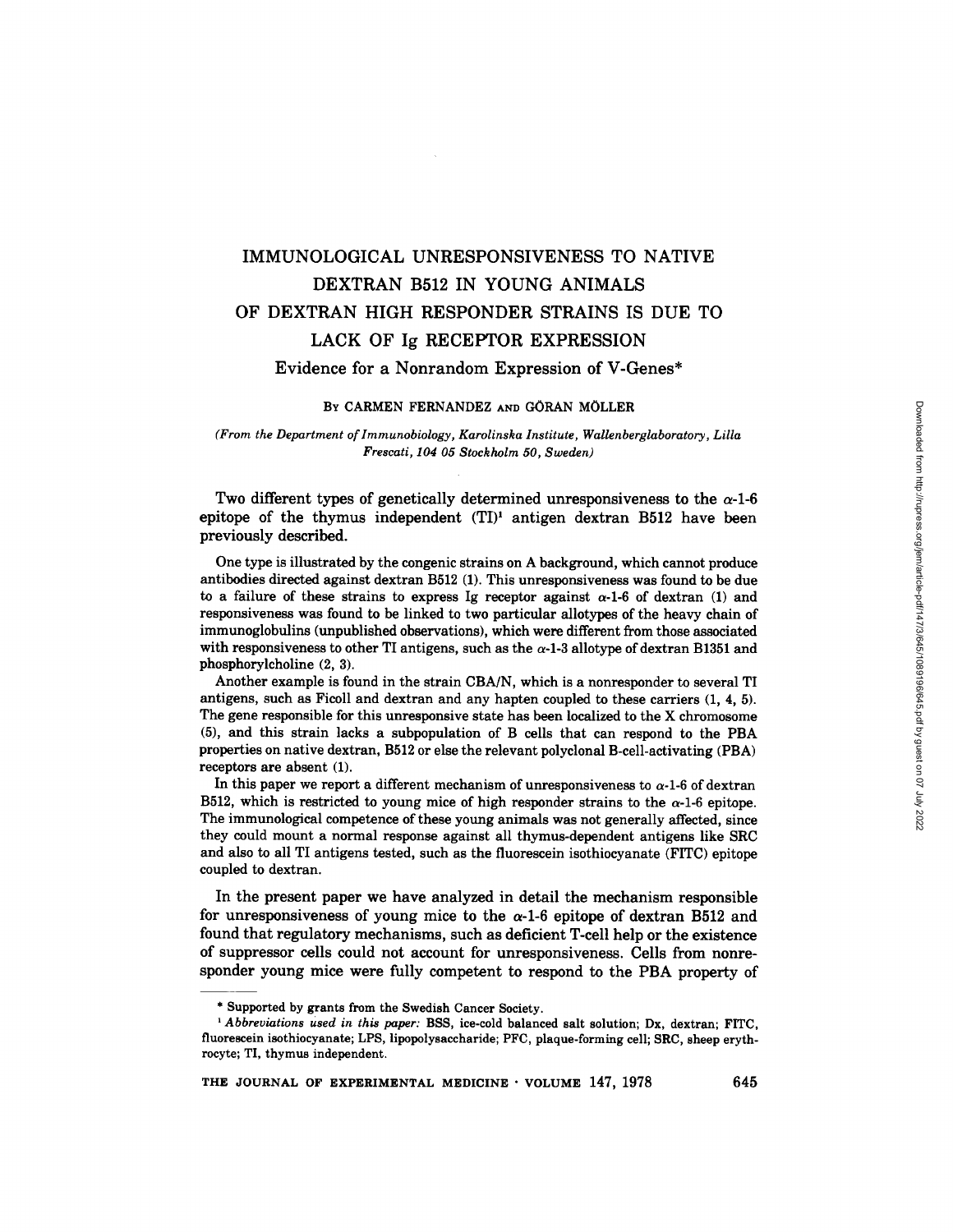dextran. The failure to produce antibodies against the  $\alpha$ -1-6 epitope of dextran B512, was found to be caused by a temporary failure to express the V gene coding for this specificity.

## Materials and Methods

Mice of the following strains were used in the present study: CBA, C57BL, and B10.SM and certain  $F_1$  hybrids between these strains.

*Antigens and Polyclonal Activators.* Native dextran from *L. mesenteroides* B512 (average mol wt 5-40  $\times$  10<sup>6</sup> daltons), was obtained from ICN Pharmaceuticals Inc., Life Sciences Group, Cleveland, Ohio. Other dextran preparations were obtained from Pharmacia, Uppeala, Sweden.

Native FITC-dextran was synthesized from native dextran B512 by reacting it with FITC, and was provided by Dr. van de Belder, Pharmacia, Uppsala. The final conjugation ratio was one molecule of FITC for every 200 glucose residues.

Lipopolysaccharide from *Escherichia coli* O55:B5 was prepared by phenol water extraction by Professor T. Holme (Department of Bacteriology, Karolinska Institutet).

*Preparation of Lymphocytes.* Spleens were removed and teased with forceps in ice-cold balanced salt solution (BSS). After brief sedimentation, the cells in the supernate were washed three times in 50 ml of cold BSS and subsequently suspended in culture medium to the desired cell concentration. Cellular viability was determined in a hemecytometer after staining the damaged cells with 0.02% trypan blue.

*Assay of Antibody Synthesis.* Anti-a-l-6 plaque-forming cells (PFC) were detected by a direct PFC assay with sheep erythrocytes (SRC) sensitized with stearoyl dextran B512 with a mol wt of 70,000 daltons, as described before by Howard et al. (6).

Anti-FITC PFC. The coupling of FITC to SRC has been described before (7). For detection of high, medium, and low affinity PFC the following concentrations of FITC in carbonate bicarbonate buffer pH  $9.2$  were used: 0.05 (or 0.1), 0.5, and 5 mg/ml.

*Medium.* The medium used in most of the experiments was Eagle's minimum essential medium in Earle's solution, supplemented with glutamine, nonessential amino acids, and pyruvate and containing 100 international units of penicillin and 100  $\mu$ g of streptomycin/ml, as described by Mishell and Dutton (8). The medium was further buffered by 10 mM of Hepes and the pH adjusted to 7.2. All these reagents were obtained from Flow Laboratories, Irvine, Scotland. Most experiments were carried out in serum-free medium (9), except where specifically indicated in the figure legends.

*Culture Conditions.* For the in vitro experiments we used two different culture methods: high density cultures, which were carried out in serum-free medium as described before (9) with a cell density of 107 cells per ml. The cultures were set up in 1 ml vol in 3-cm plastic Petri dishes and were activated with lipepelysaccharide (LPS) (100  $\mu$ g/ml culture) or native dextran (5-10 mg/ culture) and the response tested at day 2 against SRC as well as SRC coupled with stearoyl dextran or FITC. Low cell density cultures contained  $3 \times 10^5$  cells/ml in 2 ml medium (10). The cultures were supplemented with 5% human A serum and 2 mercaptoethanol at a final concentration of  $5 \times 10^{-5}$  M. The mitogens were used at the same concentration as above and the response was tested 4 days later.

*Cell Transfer.* Cells were washed in BSS and inoculated directly into irradiated recipients (600 rads). Mice were reconstituted between 2 and 5 h after irradiation and each animal received between 25 and 40  $\times$  10<sup>6</sup> spleen cells i.v. with or without an immunogenic dose of 5  $\mu$ g per animal of native dextran at the same time as reconstitution. The specific anti- $\alpha$ -1-6 response was tested 5 days after immunization.

## Results

*Nonresponder Young Animals to the ~-1-6 Epitope of Dextran Respond Normally to Haptenated Dextran.* It has been found that the response to the  $\alpha$ -1-6 epitope of dextran in high responder strains matures very late in comparison with the response to all other antigens studied (11). At day 55 of age the number of PFC per spleen detected after immunization against dextran was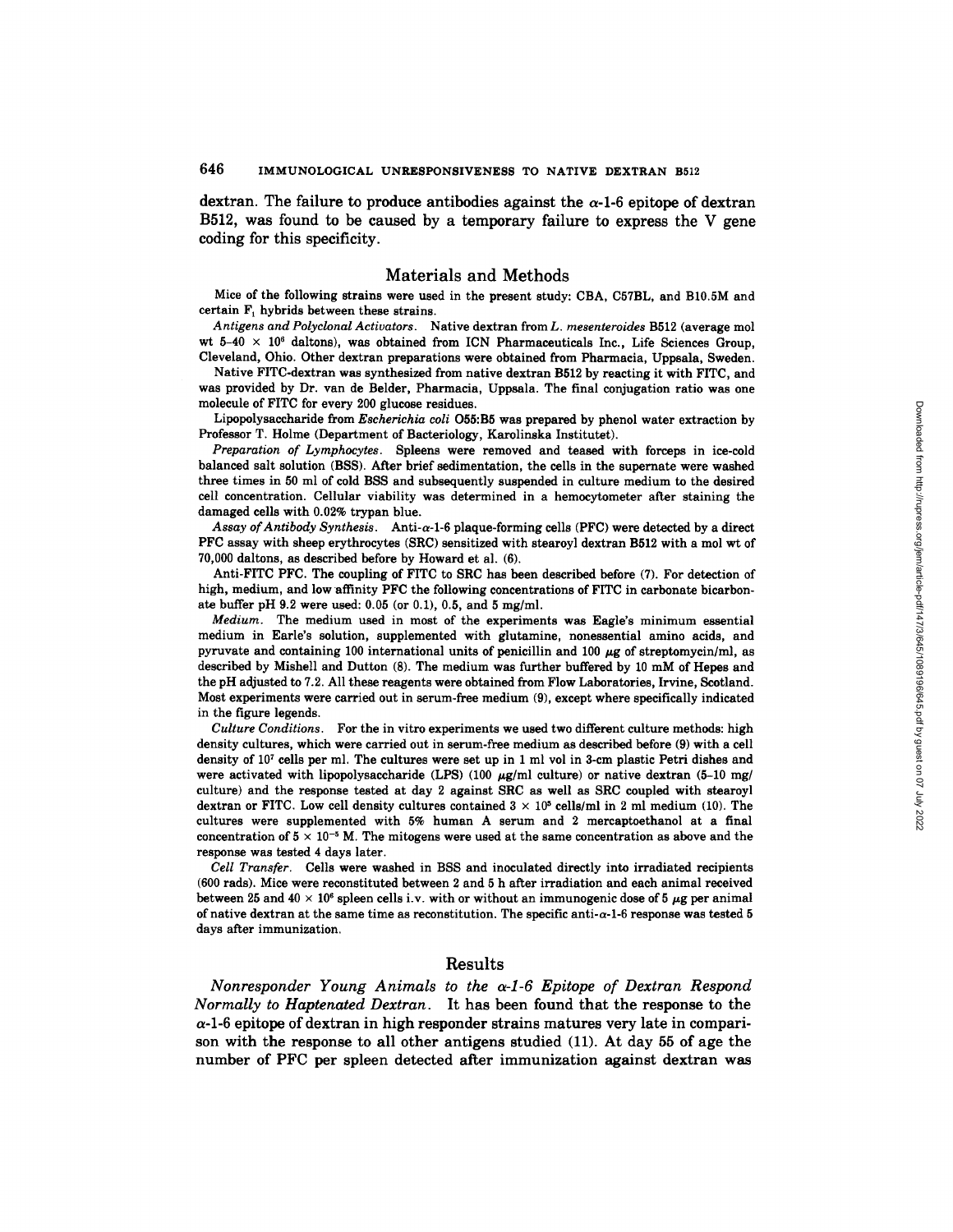

FIG. 1. The immune response to the  $\alpha$ -1-6 epitope of dextran (Dx) ( $\Box$ — $\Box$ ) or to the hapten FITC ( $\blacksquare \cdots \blacksquare$ ) in C57BL mice of different ages. The mice were immunized i.v. with body weight adjusted doses of native dextran (corresponding to 10  $\mu$ g/20 g) or FITCdextran (100  $\mu$ g/20 g). 5 (with dextran) or 4 (with FITC-dextran) days later the immune response was determined against SRC coated with 40  $\mu$ g/10 ml of stearoyl dextran or with 0.5 mg/ml of FITC.

approximately 10% of the number obtained with animals 3 mo of age. Animals below 1 mo of age were complete nonresponders to the  $\alpha$ -1-6 epitope.

Mice of the high responder strain C57BL varying in age from 29 to 94 days, were immunized i.v. with native dextran or FITC-dextran giving a body weight adjusted dose corresponding to 10  $\mu$ g or 100  $\mu$ g/20 g body weight, respectively. The immune response was tested at day 4 for medium affinity anti-FITC PFC and at day 5 for anti- $\alpha$ -1-6 PFC.

The results in Fig. 1 show the response against both epitopes. There is no significant difference between the anti-FITC response in FITC-dextran immunized mice irrespective of age, whereas there was a sharp increase of the anti- $\alpha$ -1-6 PFC with increasing age.

*Cells from Dextran Unresponsive Young Mice Possess PBA Receptors for Dextran.* Dextran was found to be an excellent carrier for the hapten FITC in young dextran nonresponder animals, and therefore it is likely that the B cells from young animals possess PBA receptors for dextran, since these are necessary for a TI response (12). However, the possibility that dextran unresponsiveness could be due to the lack of PBA receptor was critically investigated by stimulating cells from young animals with polyclonal doses of native dextran. Spleen cells from B10.5M and C57BL mice were cultured in vitro with both high and low cell density cultures. As can be seen from Table I and Fig. 2, spleen cells from all the animals tested-irrespective of age-responded equally to native dextran as a PBA, and were activated to polyclonal antibodysynthesis against unrelated antigens.

*Nonresponsiveness in Young Animals is Not Due to Suppressor Effects.* 25  $\times$  10<sup>6</sup> spleen cells from 1 or 6 mo old (A  $\times$  CBA)F<sub>1</sub> mice were transferred into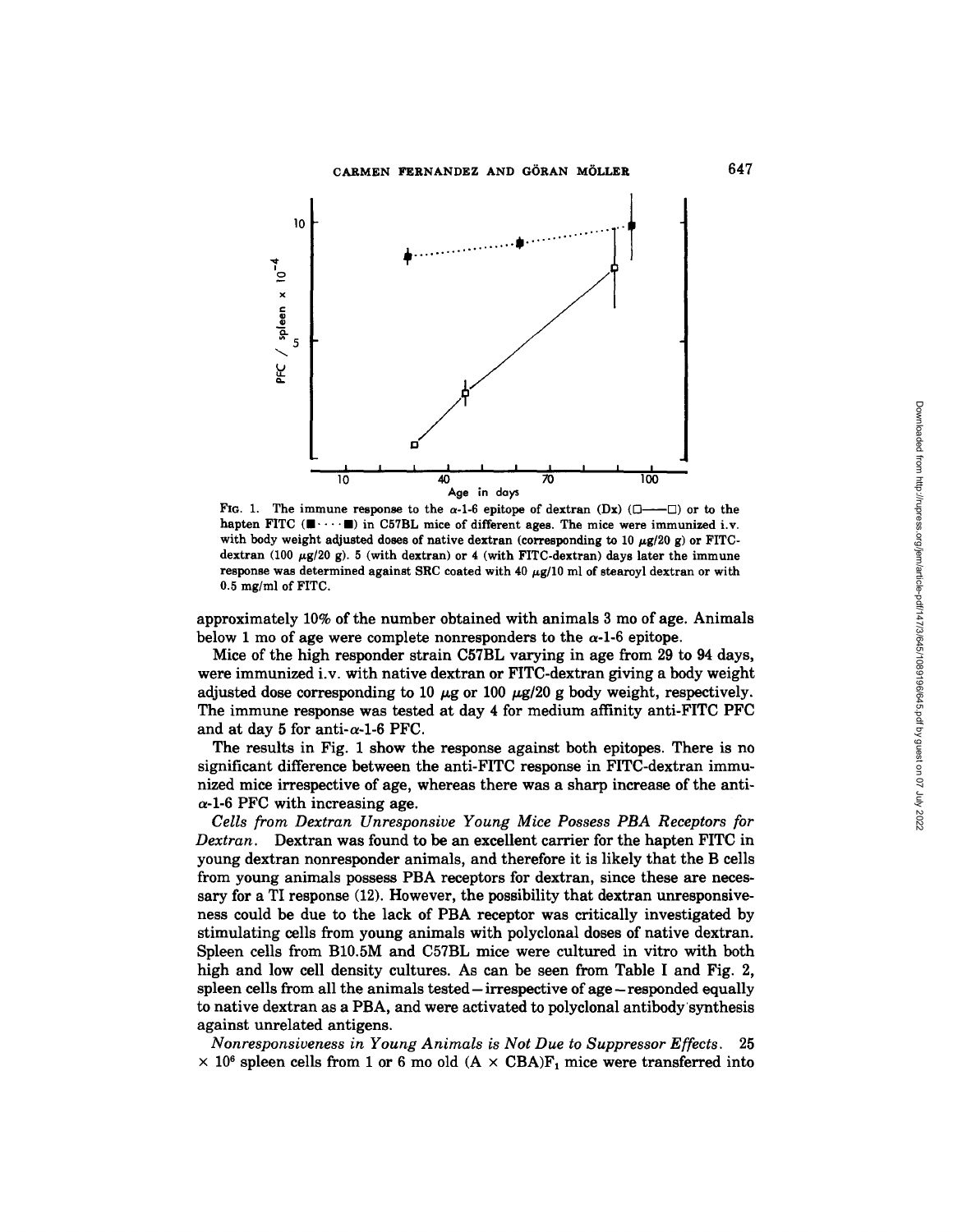## 648 IMMUNOLOGICAL UNRESPONSIVENESS TO NATIVE DEXTRAN B512

| Age             | PBA‡       | PFC/10 <sup>6</sup> recovered cells against |               |
|-----------------|------------|---------------------------------------------|---------------|
|                 |            | <b>SRC</b>                                  | <b>FITC\$</b> |
| $10-14$ days    |            | 4                                           | 76            |
|                 | Dextran    | 64                                          | 610           |
|                 | <b>LPS</b> | 82                                          | 630           |
| 1 <sub>mo</sub> |            | 7                                           | 117           |
|                 | Dextran    | 40                                          | 440           |
|                 | LPS        | 29                                          | 313           |
| 3 <sub>mo</sub> |            | 4                                           | 74            |
|                 | Dextran    | 15                                          | 219           |
|                 | <b>LPS</b> | 16                                          | 269           |

TABLE I *Polyclonal Induction of Antibody Synthesis in Vitro by Native Dextran and LPS with Cells From BIO.5M Mice of Different Ages\** 

\* Serum-free high density cultures were used as described in Materials and Methods. The response was tested at day 2.

 $\ddagger$  1 mg/ml of native dextran and 100  $\mu$ g/ml of LPS were added to the cultures.

§ A high (5 mg/ml) epitope density of FITC on SRC was used.



FIG. 2. The ability of native dextran to polyclonally activate antibody synthesis in spleen cells from C57BL mice of different ages. The cultures were given 1 mg native dextran/ml  $(\blacksquare \cdots \blacksquare)$  or were left untreated  $(\square \cdots \square)$ . Low cell density culture systems were employed as described in Materials and Methods. The response was tested at day 4 with heavily substituted FITC-SRC as targets.

lethally irradiated 3 mo old syngeneic recipients, which were immediately immunized with dextran. Control animals of the same ages were directly immunized and both groups were tested 5 days later for the PFC response against  $\alpha$ -1-6. It was found that young animals, as well as cells from young animals transferred to old animals, were unable to respond to the  $\alpha$ -1-6 epitope,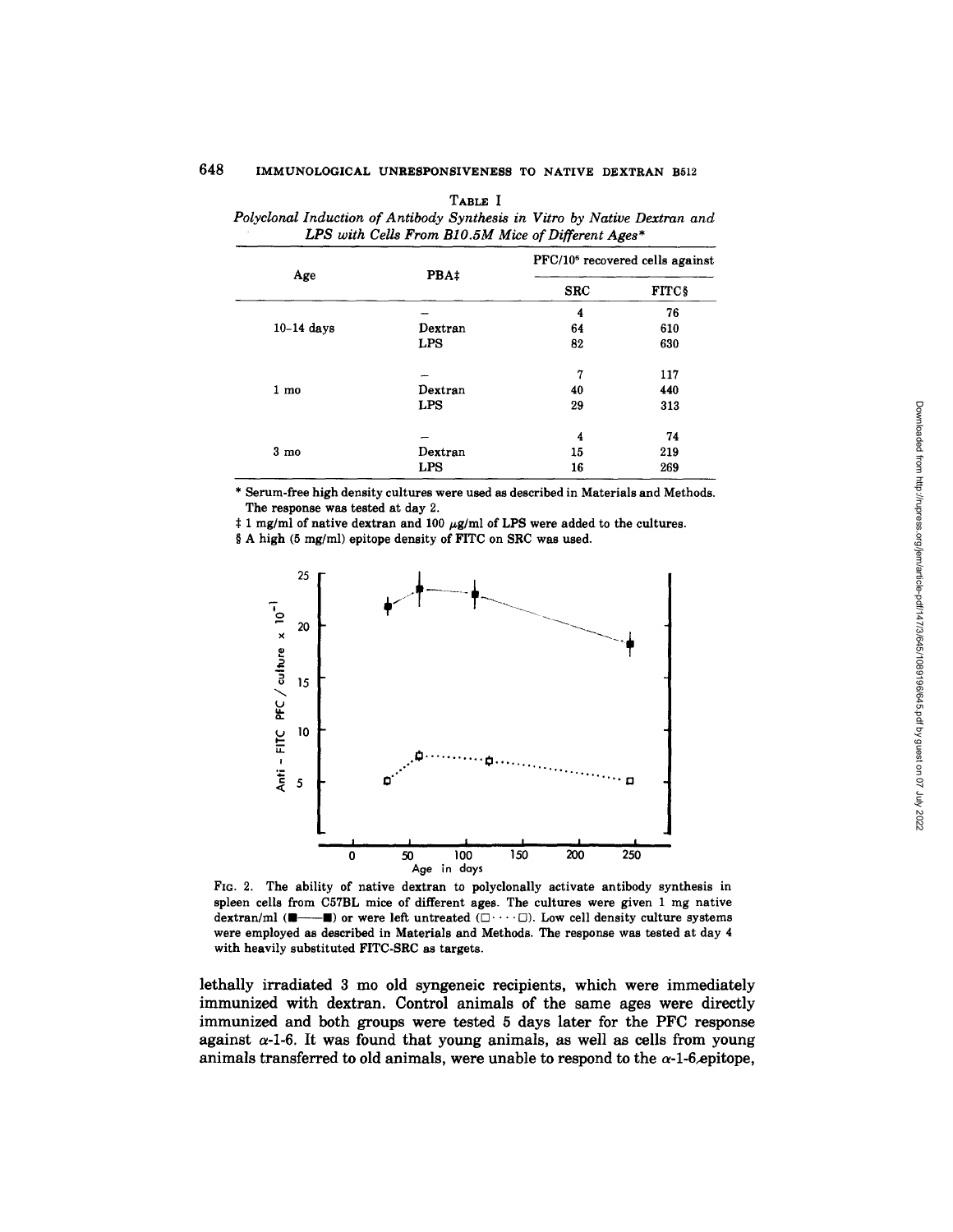

FIG. 3. Inability of spleen cells from young  $A \times CBA$  mice to respond to dextran directly after immunization (left part) or after transfer into adult (3 mo) lethally irradiated syngeneic recipients (right part). 1 or 6 mo old mice were immunized with 10  $\mu$ g of native dextran directly or immediately after transfer of  $25 \times 10^6$  spleen cells into 600 rads irradiated recipients. The response was tested 5 days later. Bg indicates the PFC response in nonimmunized mice.

whereas 6 mo old animals or cells from such animals responded normally irrespective of their environment (Fig. 3).

*Unresponsiveness to Dextran in Young Animals is Not Due to Presence of Suppressor or Lack of Helper Cells.* The possibility that regulatory mechanisms, such as the presence of suppressor cells or the absence of helper cells (13), are responsible for the failure of young mice to respond to dextran was studied by transferring cells from young or adult donors, either separately or together, into 3 mo old syngeneic irradiated recipients. Five different combinations were used: cells from young mice alone, cells from adults alone, cells from young mice mixed with cells from adults, irradiated cells from young mice plus adult cells and, finally, young cells mixed with adult irradiated cells.

As can be seen from Fig. 4, there was no statistically significant difference in the response when immunocompetent adult cells were transferred separately or together with cells from immature animals. Thus, cells from young animals of dextran high responder strains failed to produce antibodies even after transfer to old responding mice and there was no detectable influence by admixing them with untreated or irradiated lymphocytes from old animals after transfer to irradiated responding recipients (Fig. 4).

*Before 1 Mo of Age Mice of High Responder Strains Do No Express Immunoglobulins against the*  $\alpha$ *-1-6 Epitope of Dextran.* Taken together, the data shown above indicate that young animals from dextran high responder strains behave in the same way as some  $\alpha$ -1-6-nonresponder strains studied in our laboratory (1). These strains failed to express immunoglobulins directed against the  $\alpha$ -1-6 epitopes. The possibility that young animals are nonresponders to dextran B512, because they fail to express V genes against the  $\alpha$ -1-6 epitope was tested in vitro by the use of a polyclonal B-cell activator (LPS)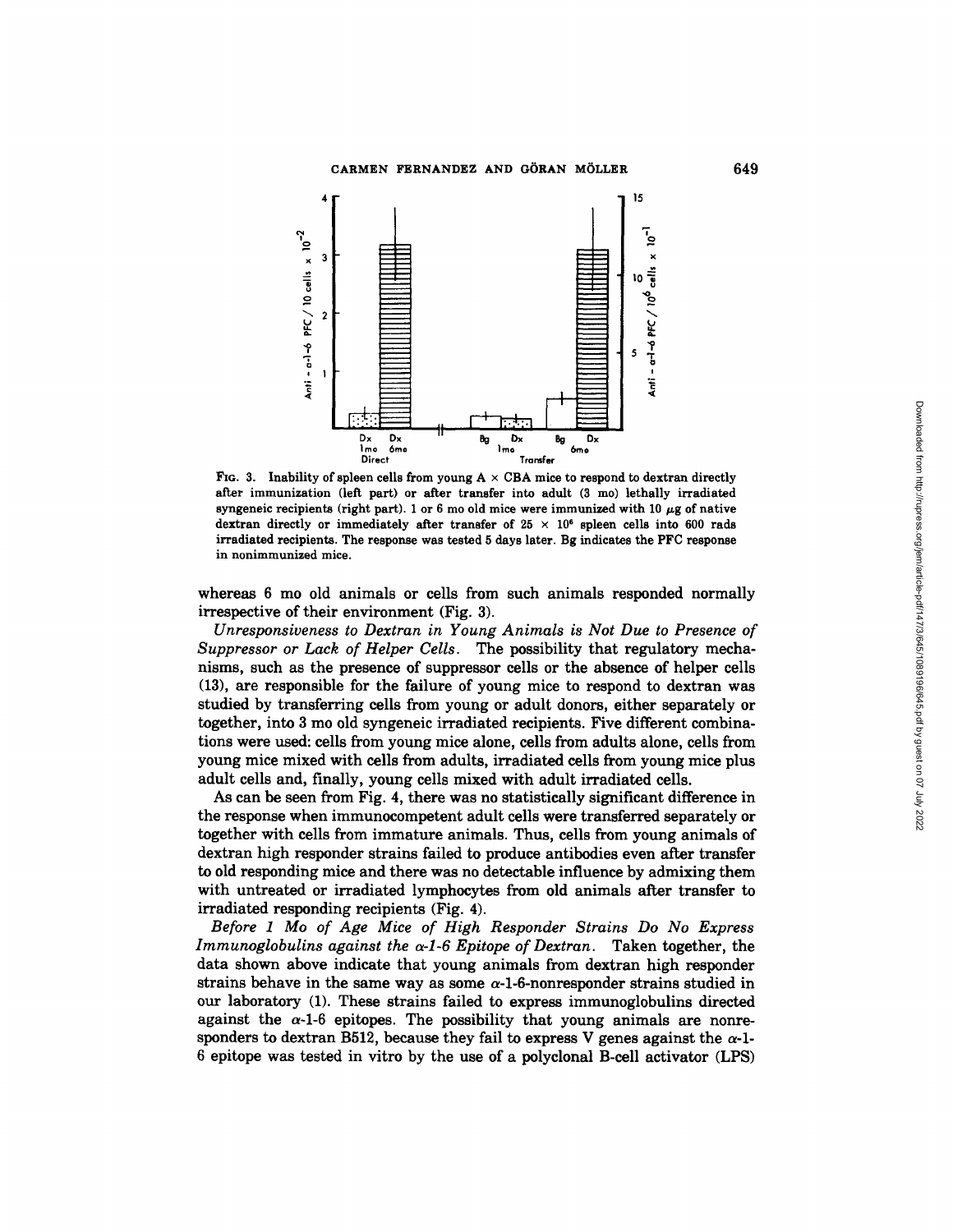

FIG. 4. Absence of interaction between spleen cells from young and adult CBA mice in the response to dextran after transfer into lethally irradiated adult syngeneic recipients.  $40 \times 10^6$  Spleen cells from 1 mo old mice were transferred alone or together with an equal number of cells from 3 mo old mice into the irradiated recipients with or without an immunogenic dose of native dextran. In addition, transfers were made with mixtures where one part had been irradiated with 6,000 fads (indicated by "irr"). The immune response was tested 5 days after transfer. Bg indicates response in nonimmunized animals.



FIG. 5. Ability of polyclonal concentrations (100  $\mu$ g/ml) of LPS to induce anti- $\alpha$ -1-6 PFC in spleen cell cultures of spleen cells from B10.5M mice of different ages. Serum-free high density cultures were employed and the response was tested after 2 days in culture. Only net PFC per culture is indicated.

known to be able to reveal the total V gene repertoire of the responding cells (14). In addition, young mice were immunized with dextran conjugated to the plant protein edestin, a conjugate which is thymus dependent, and which therefore would activate potentially responding thymus dependent anti- $\alpha$ -1-6 recognizing B cells.

For the in vitro experiments with LPS both high and low density culture systems were used. No significant anti- $\alpha$ -1-6 response could be detected when mice younger than 1 mo were tested in either high (Fig. 5) or low (Fig. 6) cell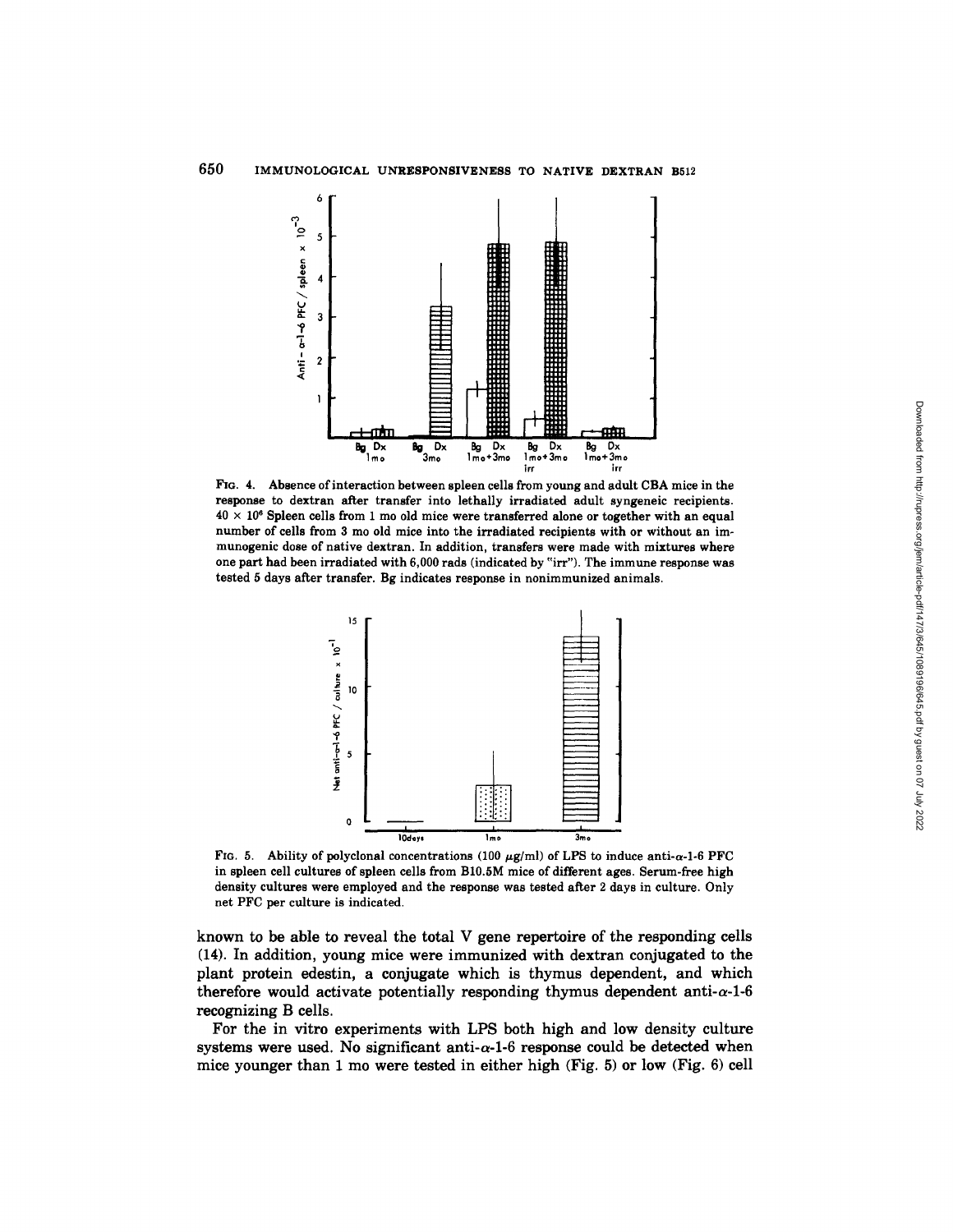## CARMEN FERNANDEZ AND GORAN MOLLER



FIG. 6. Same experiment as in Fig. 5, but with low cell density conditions and spleen cells from CBA mice.



FIG. 7. Development of IgM and IgG PFC against  $\alpha$ -1-6 in A  $\times$  C57BL mice of different ages after immunization with the thymus-dependent antigen edestin-dextran. The mice were immunized twice with 100  $\mu$ g/animal given i.p. with Freund's adjuvant and the response tested at day 8 after the last challenge. The IgG PFC represents the number of PFC obtained with developing serum minus the number of direct IgM PFC.

**density cultures, even though older mice responded in the expected fashion in both culture systems.** 

For the in vivo experiments, 100  $\mu$ g of edestin-dextran in complete Freund's adjuvant were given i.p. The animals received two injections of the conjugate and both the IgM and the IgG response against  $\alpha$ -1-6 was tested 8 days after the second injection. As can be seen in Fig. 7, young animals did not develop a significant IgM or IgG anti- $\alpha$ -1-6 response, even though edestin was found to be a good carrier for dextran in older animals. Similar results have been found when dextran was coupled to protein A (data not shown).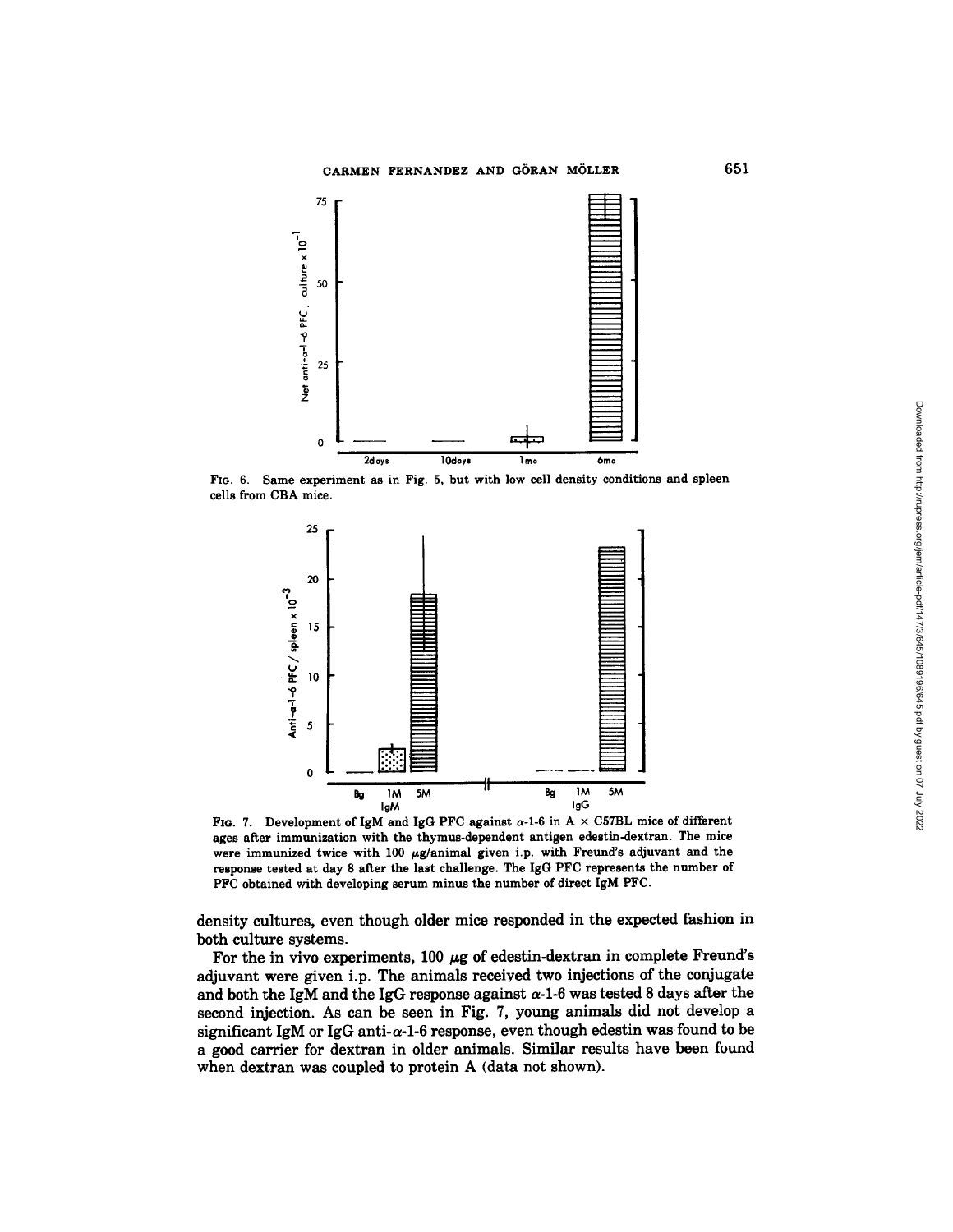### Discussion

Failure to respond with IgM antibody synthesis to a thymus-independent antigen can be fundamentally caused by two mechanisms  $(15)$ , namely:  $(a)$  lack of a subpopulation of B cells having PBA receptors for the PBA property of the antigen or absence of such receptors on B cells.  $(b)$  Lack of expression of Ig receptors responsible for antigen focussing, either because of lack of the proper V genes or lack of V gene expression.

We have previously described one strain (CBA/N), where unresponsiveness to dextran B512 was caused by the absence of the relevant PBA receptors or a B-cell population possessing such receptors (1). Consequently, CBA/N mice could not respond to dextran or to any hapten coupled to it.

A completely different situation was found with strains on A background, which were also nonresponders to dextran B512 (1). In this case the mechanism of unresponsiveness was due to lack of expression of Ig receptors directed against  $\alpha$ -1-6, whereas PBA receptors for dextran were fully functional. The molecular basis for the absence of Ig receptor expression is not known as yet.

The mechanism responsible for unresponsiveness to the  $\alpha$ -1-6 epitope of dextran B512 in young animals of high responder strains was analyzed in an analogous way with particular emphasis on the cellular responsiveness to the PBA property of dextran, the presence of Ig receptors against  $\alpha$ -1-6 and the possible existence of suppressor cells or lack of helper cells. The unresponsive state to dextran B512 found in young animals from high responder strains was not due to lack of PBA receptors on B cell for the antigen, since dextran was a good carrier for the hapten FITC at the time of development when the animals were nonresponders to the  $\alpha$ -1-6 epitope on the same molecule. Direct experiments also showed that dextran was a potent PBA for cells from young animals.

The possibility that suppressor cells existed in young animals or that their environment was suppressive was made unlikely by the findings that cells from 1 mo old mice were unable to produce antibodies against dextran when transferred into lethally irradiated 3 mo old syngeneic recipients. In other experiments both cells from young and old mice were irradiated, a procedure supposed to eliminate suppressor cells (13), and thereafter admixed in various combinations. However, irradiation did not change the results in such a direction that would be compatible with the existence of suppressor cells. Administration of spleen cells from 1 mo old animals together with fully responsive cells from older animals did neither increase nor decrease the number of anti- $\alpha$ -1-6 PFC that was expected from the administration of spleen cells from adult animals alone. The same results can be used as an argument against the possibility that young mice lack some types of helper cells.

Mice under 1 mo of age were complete nonresponders, even when dextran was conjugated to the thymus-dependent protein edestin, which was a good carrier for dextran in adult animals. Finally, the demonstration that LPS at polyclonal concentrations, which normally will induce antibody synthesis against all determinants tested for, failed to activate antibody synthesis against  $\alpha$ -1-6 in young animals, indicates that young mice do not express V genes against  $\alpha$ -1-6.

When dextran nonresponder strains on A background were studied for the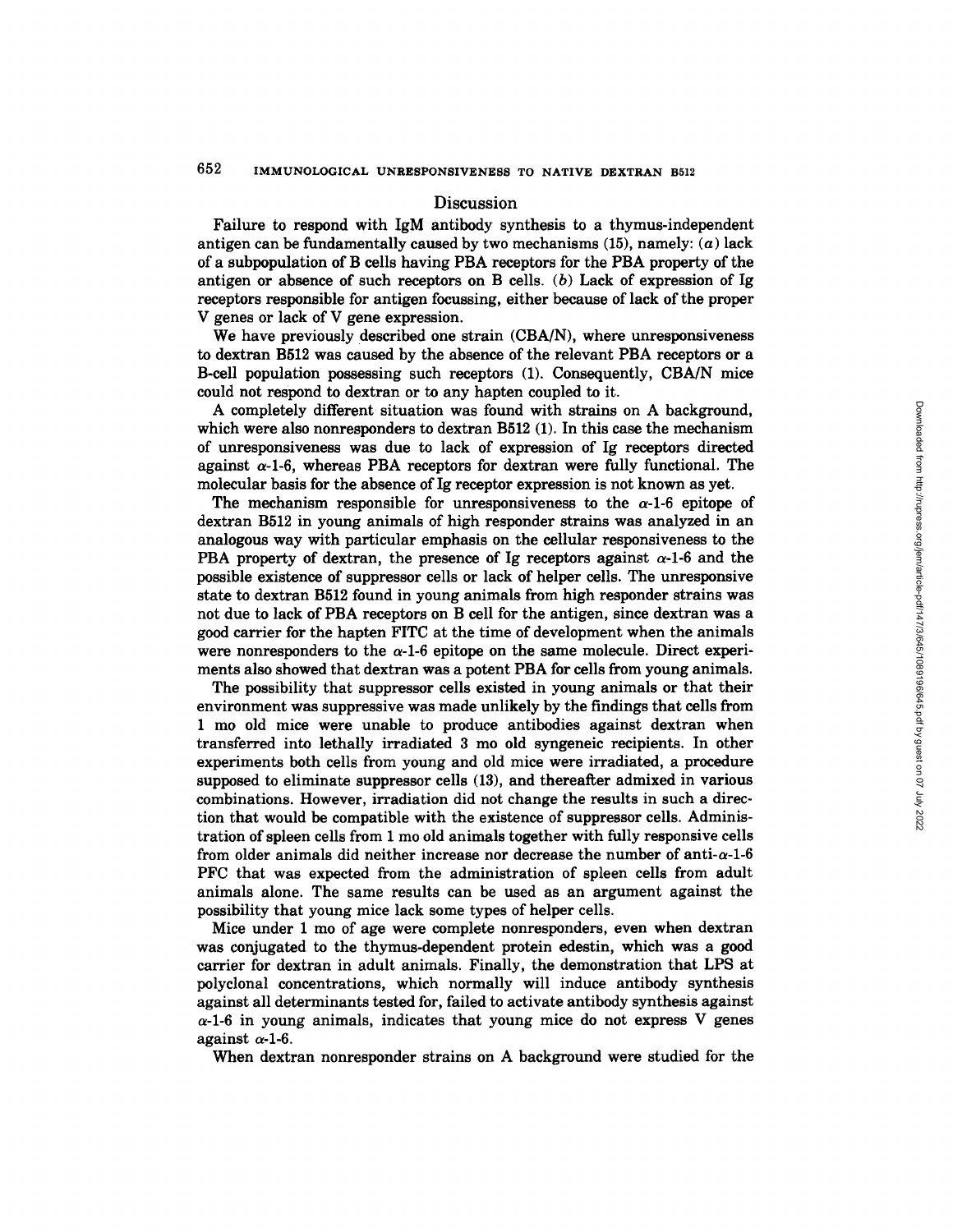mechanisms of nonresponsiveness it was conclusively demonstrated that these strains failed to express V genes coding for  $\alpha$ -1-6 antibodies (1) and subsequent studies (unpublished observations) showed that unresponsiveness was linked to the  $V_H$  chain locus, suggesting that these strains actually lack a V gene coding for antibodies against the  $\alpha$ -1-6 epitope. The unresponsive state discussed here cannot be ascribed to lack of V genes against  $\alpha$ -1-6, since the animals later develop the ability to respond to the antigen. Therefore, there must exist a regulatory mechanism that determines the time in development when a particular V gene is expressed. Although several theoretical mechanisms exist to explain such a timed expression of a particular V gene, there is little or no evidence for highly specific mechanisms operating at the transcription or translation levels. An immunocompetent cell can now be defined as a cell in which a V-C gene translocation has occurred. It seems possible from our results that the V-C gene translocation can occur late in development. Although a mechanism that regulates the timing of this translocation at the DNA level is unknown as yet it seems plausible that regulation occurs at this level.

There has been much interest in the possible existence of a nonrandom development of different V genes during development. Previous studies (16) have shown that antibodies against different antigens in fetal lamb can be induced at different times and analogous studies have been carried out in mice (17). A main problem with these studies is that there may be multiple causes of a delayed detectable appearance of antibodies against a particular antigen, such as different sensitivities of the assay method for various antigens, the unknown dependency of helper cells, such as T cells and macrophages, for expression of immunity. This makes it difficult, if not impossible, to distinguish between maturation of functional versus genetic events. For instance, a thymus-dependent antigen may fail to induce antibody synthesis, because the T cells have not matured to such an extent that it can help in B-cell activation, even though both B and/or T cell may have expressed the V gene against the epitope studied. Even with thymus- and macrophage-independent antigens, it may be difficult to safely distinguish between maturation of Ig and PBA receptors.

The  $\alpha$ -1-6 epitope has the advantage that the response to it is mono- or pauciclonal and is genetically linked to the  $V_H$  locus. This together with the unique ability of PBAs to reveal the total V gene repertoire of responding B cells makes it possible to safely conclude that the V gene against  $\alpha$ -1-6 is not expressed until 30-40 days after birth. Therefore, it seems impossible to deny the existence of (a) mechanism(s) that regulates V gene expression (possibly operating at the V-C gene translocation level) during development.

#### Summary

Young mice of dextran high responder strains were found to be complete nonresponders to the  $\alpha$ -1-6 epitope of dextran during 30-40 days after birth. They also failed to respond to thymus-dependent dextran-protein conjugates. Cells from young and adult mice were activated equally well to polyclonal antibody synthesis by the polyclonal B-cell-activating property of dextran. There was no age difference in the immune response to haptens conjugated to dextran,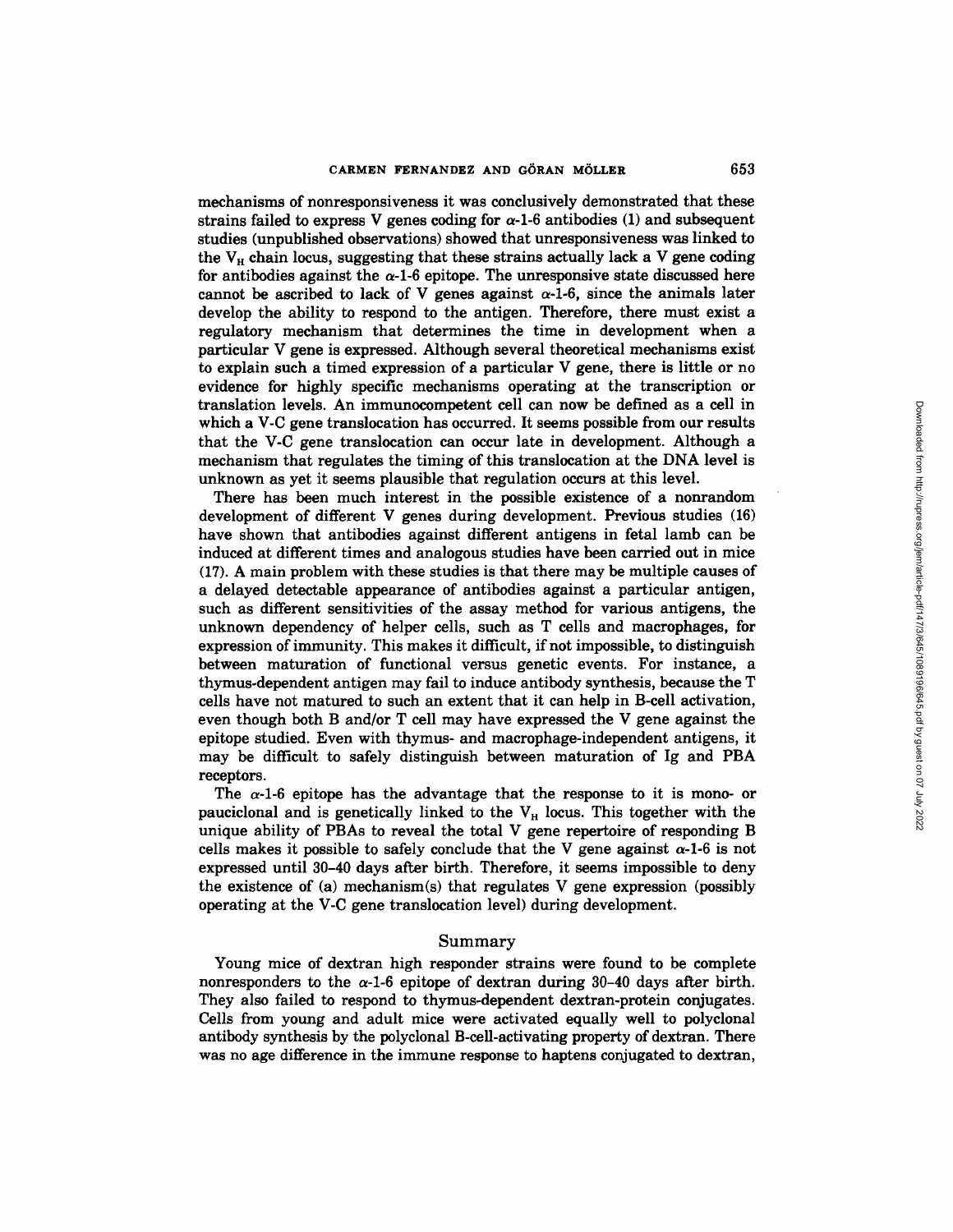indicating that dextran can function as an efficient carrier also in young mice. Unresponsiveness could not be attributed to suppressor T cells or to a suppressive environment in young animals, as shown by transfer experiments, in which living or irradiated cells from young and adult mice were admixed in various ways and transferred to irradiated recipients of different ages. Cells from young mice did not affect the response of adult cells (and the reverse), nor did the age of the irradiated recipient influence the response.

When lymphocytes from young and adult mice were polyclonally activated in vitro by lipopolysaccharide, only cells from young mice failed to synthesize antibodies against the  $\alpha$ -1-6 epitope of dextran, although they produced antibodies of all other specificities tested for. It was concluded that young animals fail to express immunoglobulins directed against the  $\alpha$ -1-6 epitope during the first 30-40 days after birth. Since the mice possess the  $V_H$  gene coding for antibodies against this particular epitope, it was concluded that the timing of V gene expression is regulated during development, possibly at the V-C gene translocation level.

The technical assistance of Susanne Bergstedt is gratefully acknowledged.

*Received for publication 25 October 1977.* 

### References

- 1. Fernandez, C., and G. Möller. Immunological unresponsiveness to thymus-independent antigens: two fundamentally different genetic mechanisms of B-cell unresponsiveness to dextran. *J. Exp. Med.* 146:1663.
- 2. Riblet, R., B. Blomberg, M. Weigert, R. Lieberman, B. A. Taylor, and M. Potter. 1975. Genetics of mouse antibodies. I. Linkage of the dextran response locus,  $V_{H}$ -DEX to allotype. *Eur. J. Immunol.* 5:775.
- 3. Lieberman, R., M. Potter, E. B. Mushinsky, W. Humphrey, and S. Rudikoff. 1974. Genetics of a new IgV $_H$  (T15 idiotype) marker in the mouse regulating natural antibody to phosphorylcholine. *J. Exp. Med.* 139:983.
- 4. Scher, I., A. Ahmed, D. A. Strong, A. D. Steinberg, and W. E. Paul. 1975. X-linked B-lymphocyte immune defect in CBA/HN mice. I. Studies of the function and composition of spleen cells. *J. Exp. Med.* **141:788.**
- 5. Cohen, P. L., I. Scher, and D. E. Mosier. 1976. In vitro studies of the genetically determined unresponsiveness to thymus-independent antigens in CBA/N mice. J. *Irnmunol.* 116:301.
- 6. Howard, J. G., G. Vicari, and B. M. Courtenay. 1975. Influence of molecular structure on the tolerogenicity of bacterial dextrans. I. The  $\alpha$ -1-6 linkaged epitope of dextran B512. *Immunology.* 29:585.
- 7. Möller, G. 1974. Effect of B-cell mitogens on lymphocyte subpopulations possessing C'3 and Fc receptors. *J. Exp. Med.* 139:969.
- 8. Mishell, R. I., and R. W. Dutton. 1967. Immunization of dissociated spleen cell cultures from normal mice. *J. Exp. Med.* 126:423.
- 9. Coutinho, A., and G. M611er. 1973. In vitro induction of specific immune responses in the absence of serum: requirements for non-specific T or B cell mitogens. *Eur. J. Immunol.* 3:531.
- 10. Watanabe, T., C. G. Fathman, and A. Coutinho. 1977. Clonal growth of T cells in vitro: preliminary attempts to a quantitative approach. *Immunological Rev.* 35:3.
- 11. Howard, J. G., and C. Hale. 1976. Lack of neonatal susceptibility to induction of tolerance of polysaccharide antigens. *Eur. J. Immunol.* 6:486.